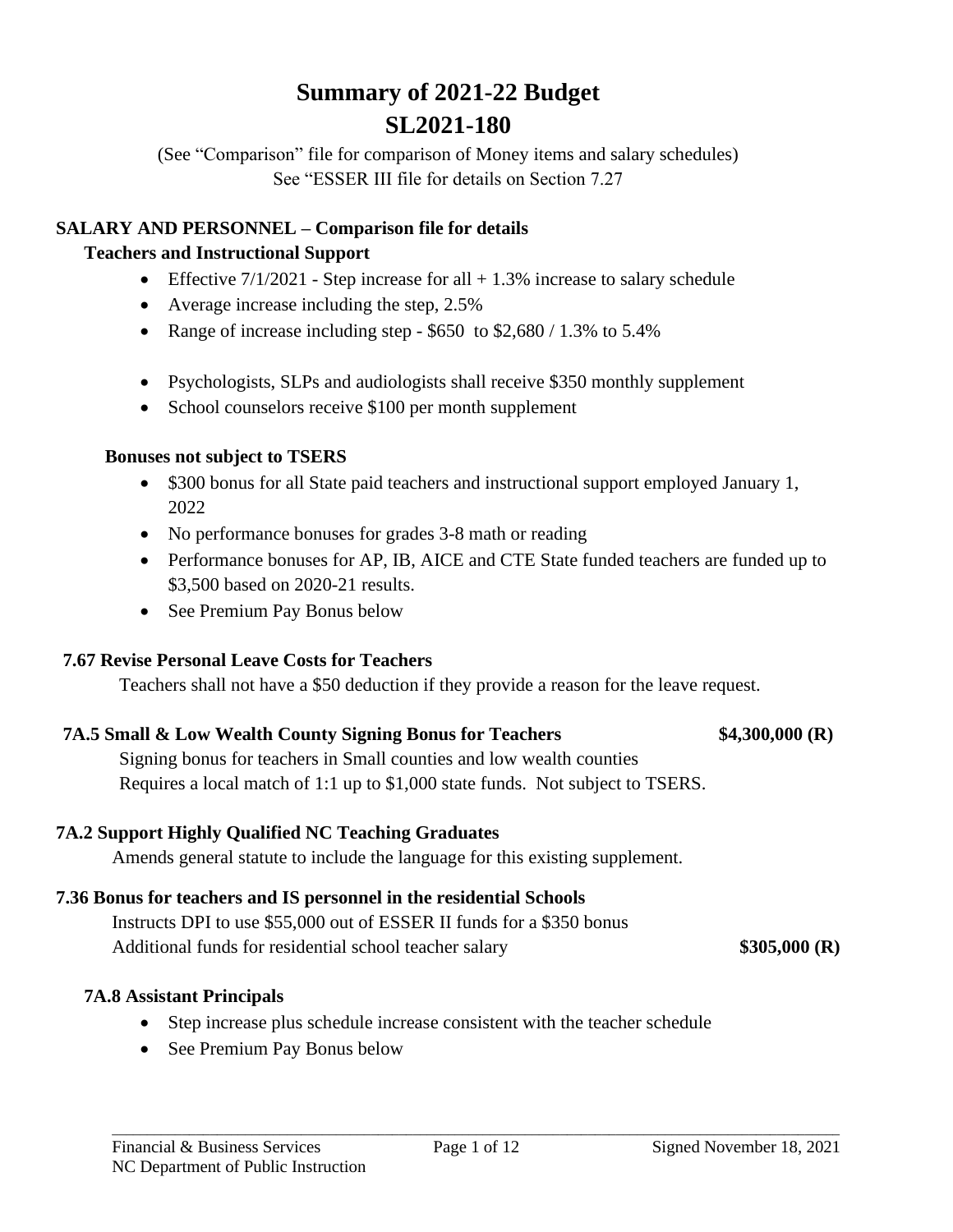### **7A.6 Principals**

- Salary schedule increase, 2.5%
	- o 7/1/2021 to 12/31/2021
		- ADM 2019-2020
		- growth based on 3 years up to 2018-19
	- $O = 1/1/2022$  to 6/30/2022
		- ADM 2021-2022
		- growth based on 3 years up to 2018-19
- \$1,800 bonus to State funded principals
- No Performance bonus
- See Premium Pay Bonus below

### **7A.10 Noncertified**

- Increases annual salary by greater of percentage increase or amount to get the hourly compensation to \$13 per hour. (\$15 per hour in 2022-23)
- See Premium Pay Bonus below

### **7A.9(a) Central Office**

Increase, 2.5%

Includes superintendents, assistant superintendents, associate superintendents, directors/coordinators, supervisors, and finance officers

• See Premium Pay Bonus below

### **All personnel**

### **Section 39.2 Premium Pay Bonus**

Funded from the COVID State Fiscal Recovery Fund

\$1,000 bonus for full-time LEA, charter, ISD and regional school employees regardless of funding source

Provides an additional \$500 bonus to employees with an annual salary of less than \$75,000, Not subject to TSERS

| <b>Benefits</b> | <b>Retirement</b> | Health  |
|-----------------|-------------------|---------|
|                 | 22.89%            | \$7,019 |

# **Supplemental Funds for Teacher Compensation \$100,000,000 (R)**

New allotment to increase salary supplements for teachers and instructional support based on low wealth.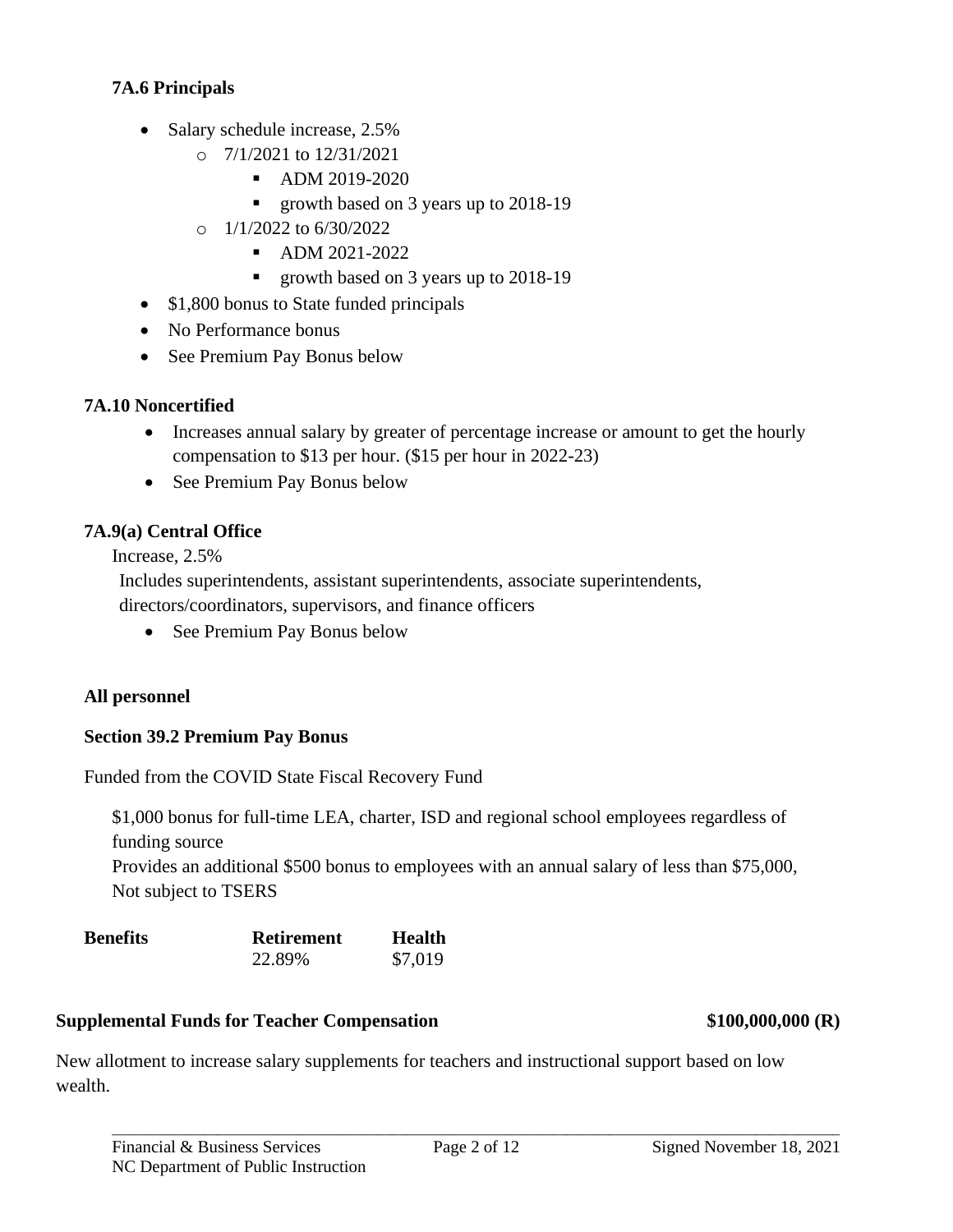# **ALLOTMENTS**

# **7.1 Funds for Children with Disabilities \$13,175,727(R)**

\$4,600 per headcount. cap increases to 13.00% in 2021-22

# **7.2 Funds for Academically Gifted**

\$1,364.78 for 4% of Allotted ADM

# **7.3 Low Wealth Supplemental Funds**

No change in funding formula from prior years.

### **7.4 Small School Supplemental funds** Combine lowest two tiers to 0-1,300 ADM **\$110,000(R)**

# **7.5 Disadvantaged Supplemental Funding**

No change in funding formula from prior years

### **7.6 School Psychologist Allotment \$40,862,520 (R)**

New position allocation restricted for school psychologists. Reduces the instructional support position allotment for the current 362 FTE of school psychologists coded to the PRC007. Creates a new position allotment on a per ADM basis with a minimum of one position per LEA. No transfer out with the exception of conversion at the beginning step of a school psychologist for contracting. LEAs required to employ at least 1 full time permanent school psychologist starting in 2022-23.

# **7.12 Exceptional Children Transportation Reserve Fund \$2,824,616 (R)**

- (a) DPI may use the special State Reserve Fund to cover extraordinary transportation costs for high needs children with disabilities attending LEAs and charter schools.
- (b) Establish the Transportation Reserve Fund for Homeless & Foster Children to provide a grant program to cover these students as defined by McKinney Vento. (LEAs and charters) Report required March 15, 2022

# **Connectivity** \$4,600,000 **(R)**

# **School Technology Fund \$18,000,000**

Funded from Civil, Penalty and Forfeiture

# **\$175,384 (NR)**

**(\$31,010,969 (R)**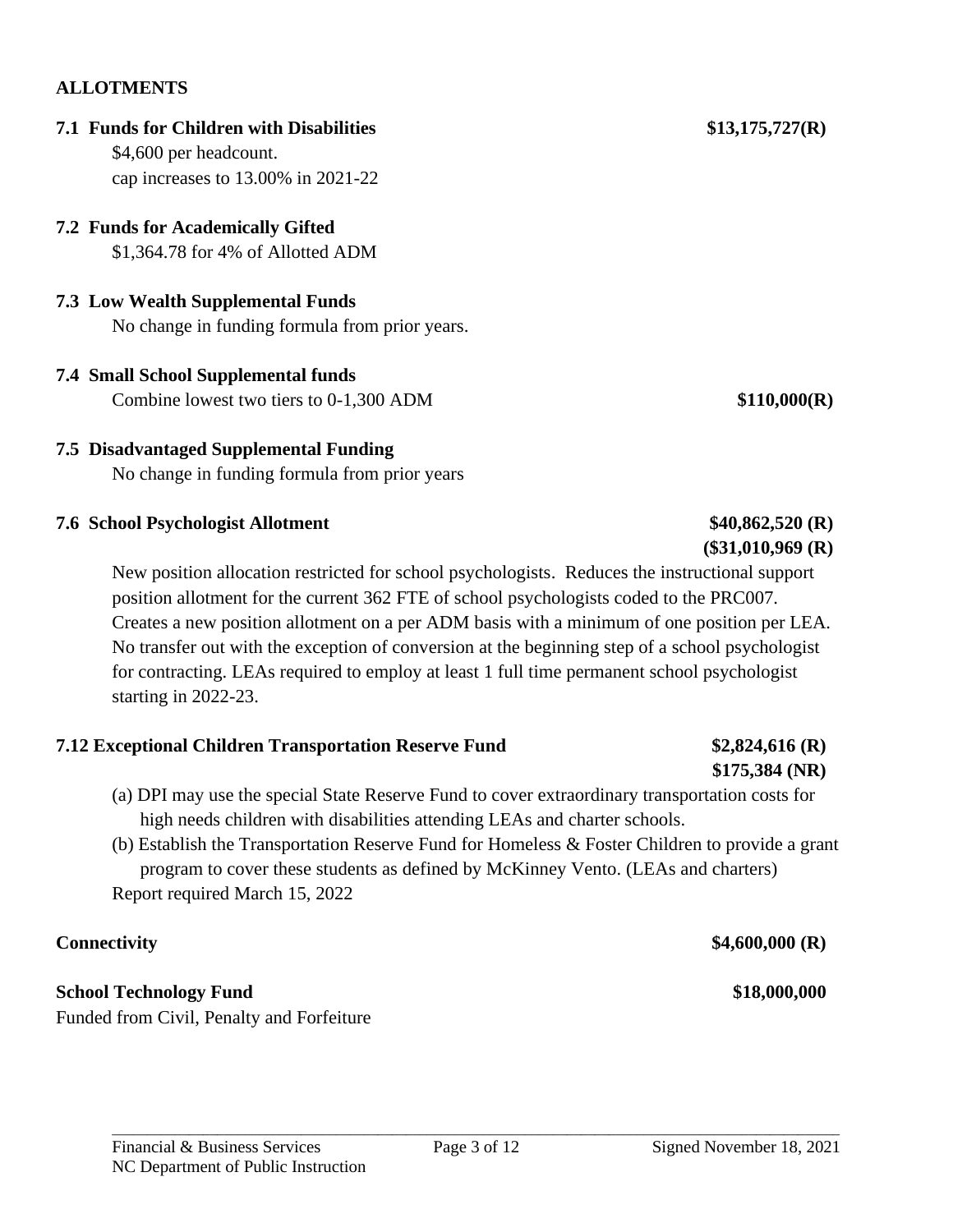### **7.22 Feminine Hygiene Product Grant \$250,000 (NR)**

Grants of up to \$5,000 to PSUs to provide products for students. Grants shall be first come first serve. Report to JLEOC March 15, 2022.

### **7.70 Student Transportation Support \$13,970,000 (NR)**

Establish the Smart School Bus Safety Pilot Program for 24 identified PSUs. Funding from State Fiscal Recovery Fund Report July 1, 2022 and annually thereafter March 1, 2022 proposal to add Medicaid coverage for school based transportation services.

### **ALLOTMENT ADJUSTMENTS**

### **7.23 ADM Hold Harmless**

SBE shall not reduce allocations to applicable PSUs due to a discrepancy between actual and anticipated ADM

Required report due January 15, 2022. DPI is to provide a report with the amount by each funding allotment that the allocations would have been reduced if there was no hold harmless.

### **7.24 Children with Disabilities Reserve \$25,000,000 (NR)**

Reserve for allocations to PSUs which enroll EC students during the first two months of the school than DPI anticipated with the April headcount.

Funding is capped at 13.00% of ADM including any reserve amounts.

### **7.26 SPSF may be used for ARPA Maintenance of Equity**

DPI may use the State Public School Fund to ensure that the State is in compliance with the ARPA Maintenance of Equity provision.

### **7.25 Special Education Due Process Hearings/Permit Immediate Judicial Review of ALJ Decision**

Modifications to General Statute 115C-109.6 related to impartial due process hearings

### **Renewal School System – Evaluation \$300,000 (NR)**

Funding for an evaluation of the renewal school system.

### **Cooperative Innovative High School \$1,880,000 (R)**

Provide funding to the following approved CIHS

- (1) The Center for Industry, Technology, and Innovation.
- (2) The Innovation Early College High School.
- (3) The Marine Sciences and Technologies Early College High School.
- (4) The Roanoke Rapids Early College High School.
- (5) The Southeast Area Technical High School.
- (6) Halifax Early College High School.
- (7) Stanly STEM Early College High School.

**\$4,178,000(NR)**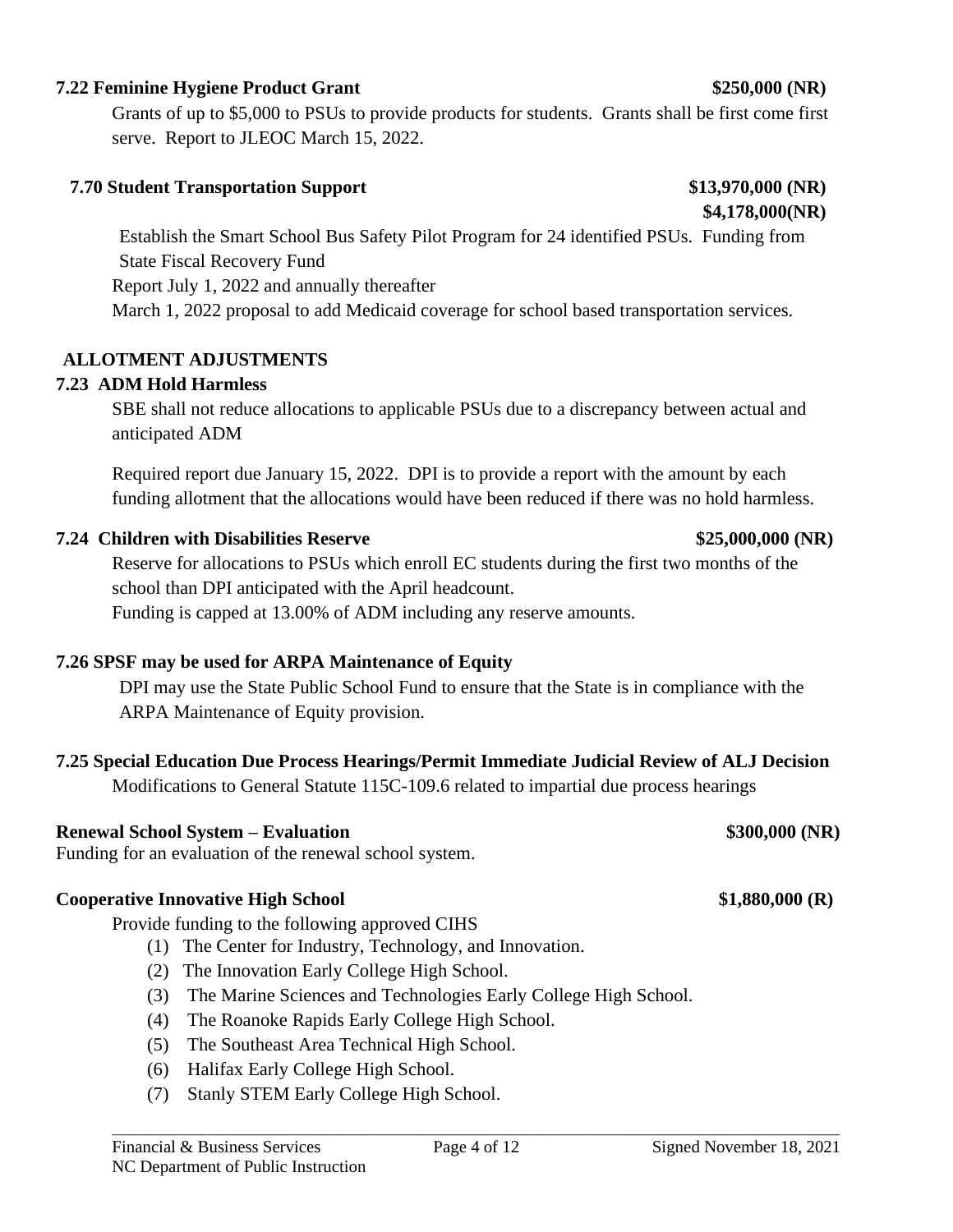(8) Gaston Early College of Medical Sciences High School

Per SL2020-64

### **7.10 Instructional Support Personnel Report**

By March 15, 2022, DPI shall survey each LEA on the instructional support positions from all funding in the LEAs. Items relate to the [Highlights document](https://www.dpi.nc.gov/media/10454/download?attachment) Page 16. For each of the 16 position categories listed

- FTE by PRC for State and Federal funded
- FTE locally funded
- Average salary
- Contracted FTE

For each ABC transfer that was used to contract services provide:

- Amount of the transfer
- PRC from and to
- Educational purpose

For funds transferred from the New School Psychology allotment The amount transferred and the specific services provided

This information shall be incorporated in to the G.S.155C-105.25 reporting requirement

### **7.38 Advanced Teaching Roles Changes \$ 2,040,000 (R)**

Additional funding - total appropriation \$3.5m G.S. 115C-311 LEAs may only be eligible for a max of 2 terms of up to 3 years each. Class size flexibility is only active while the school is designated as ATR school.

### **7.19 School Safety Grants \$9,695,000 (NR)**

- Grants for Students in Crisis
- School Safety Training Grant
- School Safety Equipment Grant

Administration of up to \$100,000

Report required April 1 of each year

| <b>School Safety Facility</b>               | \$1,700,000(R)<br>\$300,000(NR) |
|---------------------------------------------|---------------------------------|
| <b>Teacher Assistant to Teacher Tuition</b> | $(\$575,000)$ (R)               |

# Changes funding to non-recurring funding. No impact on the total appropriation **\$575,000 (NR)**

### **7.31 Revise Operating Balance Restrictions for School Nutrition**

GS115C-450 School nutrition shall be included in the budget for each PSU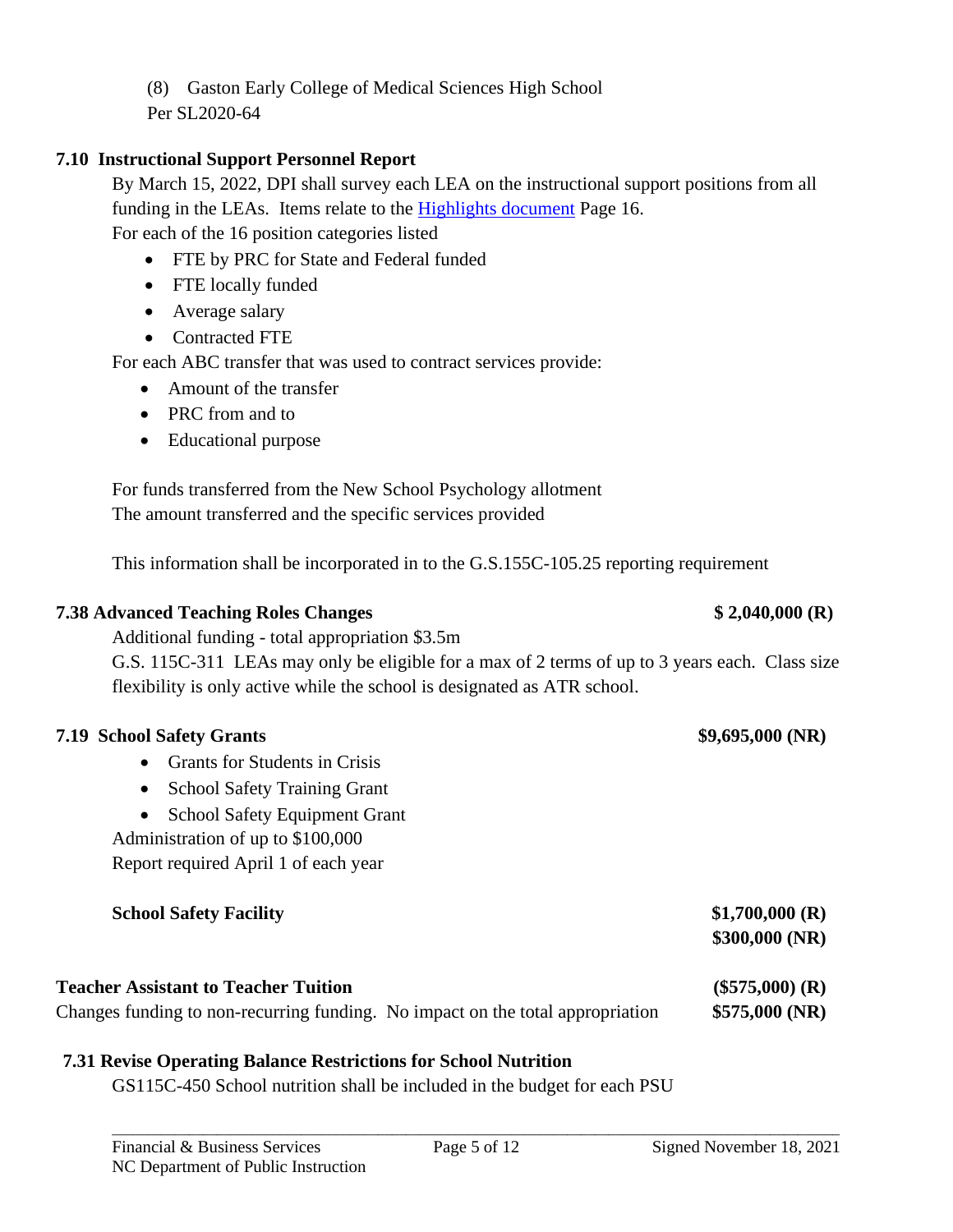No PSU shall assess indirect cost to a school nutrition program unless the program has an operating balance of at least 2 months and the rate shall not exceed 8% Report May 15, 2022 and every 6 months after to JLEOC

### **Military Family Counselors \$350,000 (R)**

1 position for Cumberland, 1 for Onslow and 1 at State level

### **CHARTER SCHOOLS**

### **7.33 Revise Fast Track Replication of High-Quality Charter Schools**

G.S. 115C-218.3 modifies qualification for fast track replication.

### **7.64 Water & Sewer Services to Charter Schools**

Requires a municipality to provide water and/or sewer services if requirements are met.

### **7.69 Permanent Charter School Transportation Grant Program \$2,353,847 (R)**

# **\$146,153 (NR)**

Amends G.S.115C -218.42 to include a grant program to reimburse for charter school transportation, for those charters that serve 50% of FRL. 65% of expenditures may be reimbursed.

Report March 15 to JLEOC (April 22, 2022 for 2021-22)

### **CAPITAL**

### **4.4 Changes to Needs-Based Public School Capital Fund \$145,252,612**

Lottery funding for grant program for LEAs for new construction. Modifies the priority to expand to almost all counties, not just restricted to Tier I counties. Special provisions differ.

### **INFORMATION TECHNOLOGY**

### **K-12 Business System Modernization \$48,748,522 (NR)**

Budget receipts from IT Reserve. Includes funding for ERP, licensure and financial transparency. \$37.9m (NR) in the second year.

### **7.28 Transfer funds for System Modernization**

Transfer \$1.4m to GDAC for annual report card and the financial data, and EVAAS.

### **7.79 Internet-Based SBSM Funds Grant Program**

Requires all school business systems to be housed off the PSU property and composed of internet based software. DPI shall establish a grant program from the SBSM funds. Effective 2021-22.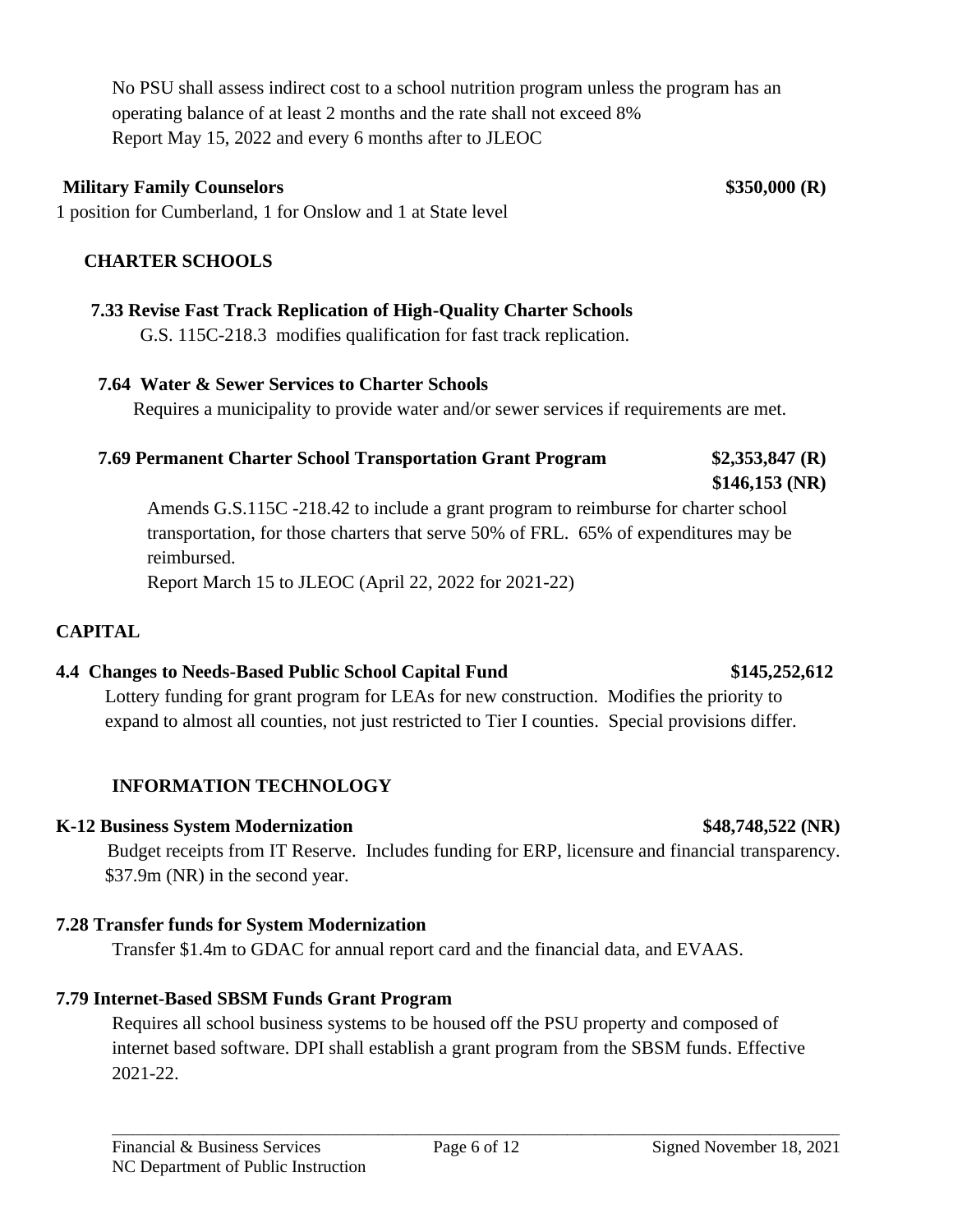### Financial & Business Services Page 7 of 12 Signed November 18, 2021 NC Department of Public Instruction

# \_\_\_\_\_\_\_\_\_\_\_\_\_\_\_\_\_\_\_\_\_\_\_\_\_\_\_\_\_\_\_\_\_\_\_\_\_\_\_\_\_\_\_\_\_\_\_\_\_\_\_\_\_\_\_\_\_\_\_\_\_\_\_\_\_\_\_\_\_\_\_\_\_\_\_\_\_\_\_\_\_\_\_\_\_\_\_\_\_\_\_\_\_\_\_\_\_\_\_\_\_\_\_\_

# **Early Grade Literacy \$6,500,000 (NR)** DPI funds to carry out SL2021-8 Read to Achieve

# **7.11 Schools that Lead**

DPI shall contract with Schools That Lead to provide professional development to teachers and principals in up to 75 schools for the 2021-22 to 2025-26 fiscal years. Current recurring appropriation \$350,000. \$100,000 may be used for a contract for evaluation. Report required October 1, 2023 and annually thereafter until 2027 See funding from ESSER III for \$970,000

**7.15 Excellent Public Schools Act of 2021 Implementation Guide/Report**

The Superintendent shall establish a working group to develop an implementation guide for EPSA, established in SL2021-8 Report required by January 15,2022

Funding for TIMS. Revised appropriation \$488,000

**7.83 CIPA Compliance Contract** 

Of the funds appropriated for the Digital Learning Plan, SPI shall use **\$450,000 (R)** to contract with the digital literacy curriculum to establish a statewide program for all PSUs to ensure compliance with the Children's Internet Protection Act (CIPA).

DPI shall adopt TeachNC recruitment initiative as a comprehensive web platform for future teachers to find information and connect with resources on the teaching profession in NC including licensure and opportunities.

1 FTE Administrator/Recruiter funded

### **Charter School Data Management \$250,000 (R)**

Provides funds for cloud based data platform for charter schools used by DPI to monitor charters

| <b>IT Subscription Support</b>                    | \$593,597(R)      |
|---------------------------------------------------|-------------------|
| <b>Subscription Rate Increase</b>                 | \$876,883(R)      |
| <b>Remove from Base Budget</b>                    | $(\$934,011)$ (R) |
| <b>Bus Routing</b>                                | \$50,000 (R)      |
| Eunding for TIMC Dovised engrapristion $$400,000$ |                   |

# **DPI OTHER**

# **7.20 TeachNC Recruitment Initiative \$880,000 (NR)**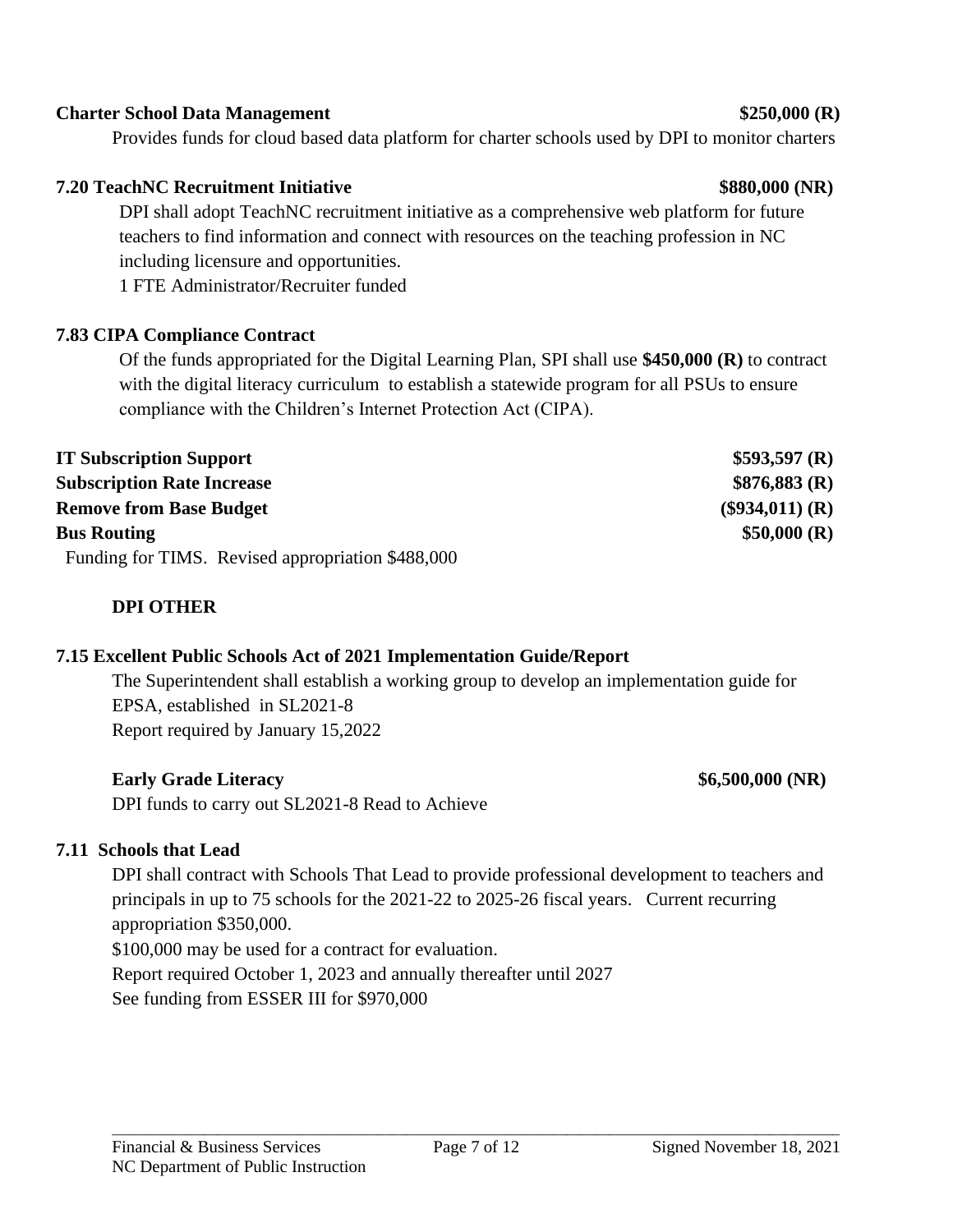### **7.9 Computer Science Funding and Report \$2,500,000 (NR)**

Provides funding for the Computer Science Initiative at DPI. Including 5 FTE. Total appropriation \$3.6m

G.S. 115C-12(48) New Computer Science Report due annually November 15 on use of the funds, courses, enrollments disaggregated, and the # of teachers prepared to teach computer science.

For 2021-22 only, PSUs shall submit data by January 15, 2022. SBE shall submit to JLEOC by March 15, 2022

### **7.13 Eliminate Innovation Zone Grants (\$450,552) (R)**

Repeals related general statute language.

### **7.14 Transition from the Innovative School District Model**

Study models for effective intervention and assistance to low-performing schools Report by Feb 15, 2022 End additional innovative school selections Repeals language effective June 30, 2023

### **7.16 Medicaid Reimbursement Contract for Residential Schools**

DPI shall contract with a 3<sup>rd</sup> party for administrative services under Medicaid for the residential schools

Report required by March 15, 2022 on the terms of the contract

# **7.7 School Health Support Personnel Professional Entry Report**

SBE report

### **7.17 Full Time Equivalency of Public School Students**

Amends GS 115C-419. Requires the SBE to establish a formula for determining full time equivalency of a student in PSU for purposes of providing State funds on a per pupil basis. Formula shall include the amount of instructional time required for the school day for a full time student. Report April 15, 2022

Report required Oct 15 annually on the FTE by grade of the prior year. Requires that it separates out the enrollment in courses in NCVPS, IHEs and nonpublic schools.

### **7.18 Career & College Ready Graduate Program Support**

DPI shall partner with the NROC project within funds available, to utilize its adaptive math and English learning platform to facilitate the implementation of the Career and College Ready Graduate Program in collaboration with the Community College System.

Career and College Ready Graduate **\$546,500 (R)**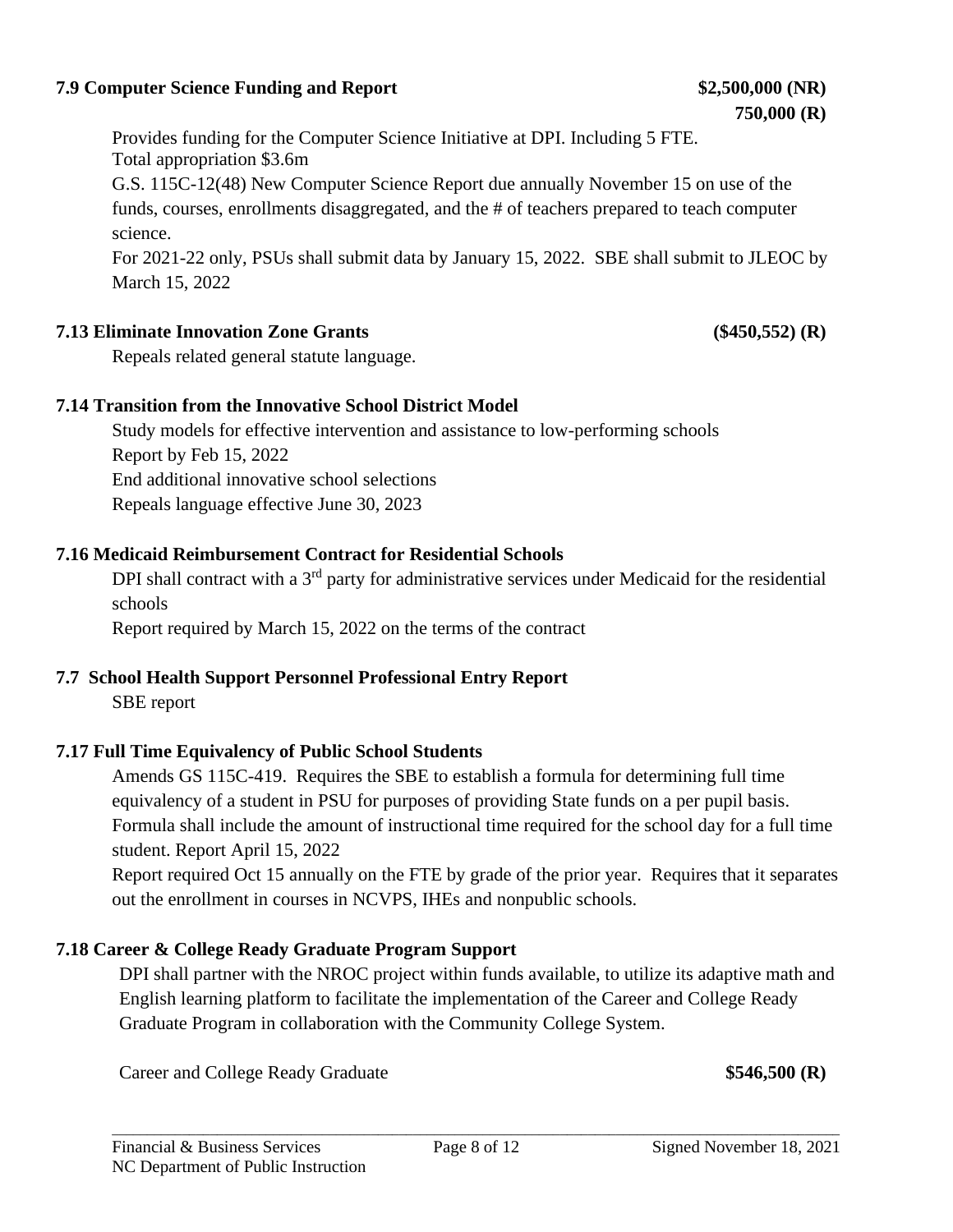# **7.44 Recommendation for Students with Disabilities Funding \$27,500 (NR)**

DPI to contract with APA. Shall make recommendations on how to categorize funding for students with disabilities and how to set allocations. Due March 15, 2022

# **7.83 Gizella Abramson Holocaust Education Act \$350,000**

Amends GS 115C-81.57 SBE to review middle and high school standard course of student and integrate appropriate education on the Holocaust and genocide. Applies beginning 2023-24.

# **7.85 Dual Enrollment/Opportunity Study \$100,000(NR)**

SBE to contract to conduct a study examining the factors impacting all students' ability to complete high school courses leading to college credit, an associate degree or a career-ready credential. Also an examination on all dual enrollment courses. Report March 15, 2022.

# **7.8 DPI Reorganization Authority**

Continues the authority provided in 2018-19. Lists 9 entities and the residential schools that may not be affected. Includes language related to the \$1.4m impact of the change in the indirect cost rate.

Requires DPI to reclass 7 FTE for Science of Reading and RtA Requires DPI to reclass 1 FTE to serve as a school psychologist recruiter

# **NCCAT \$1,411,256**

To provide funds for DPI to contract for ongoing technical and strategic assistance with regard to public school resources.

# **DPI Positions**

DPI Internal Audit 2 positions \$**190,190 (R)** DPI Financial & Business Service 3 positions **\$330,000 (R)** TeachNC Administrator **\$100,000 (R)** 

**NCASBO \$2,225,000(R)**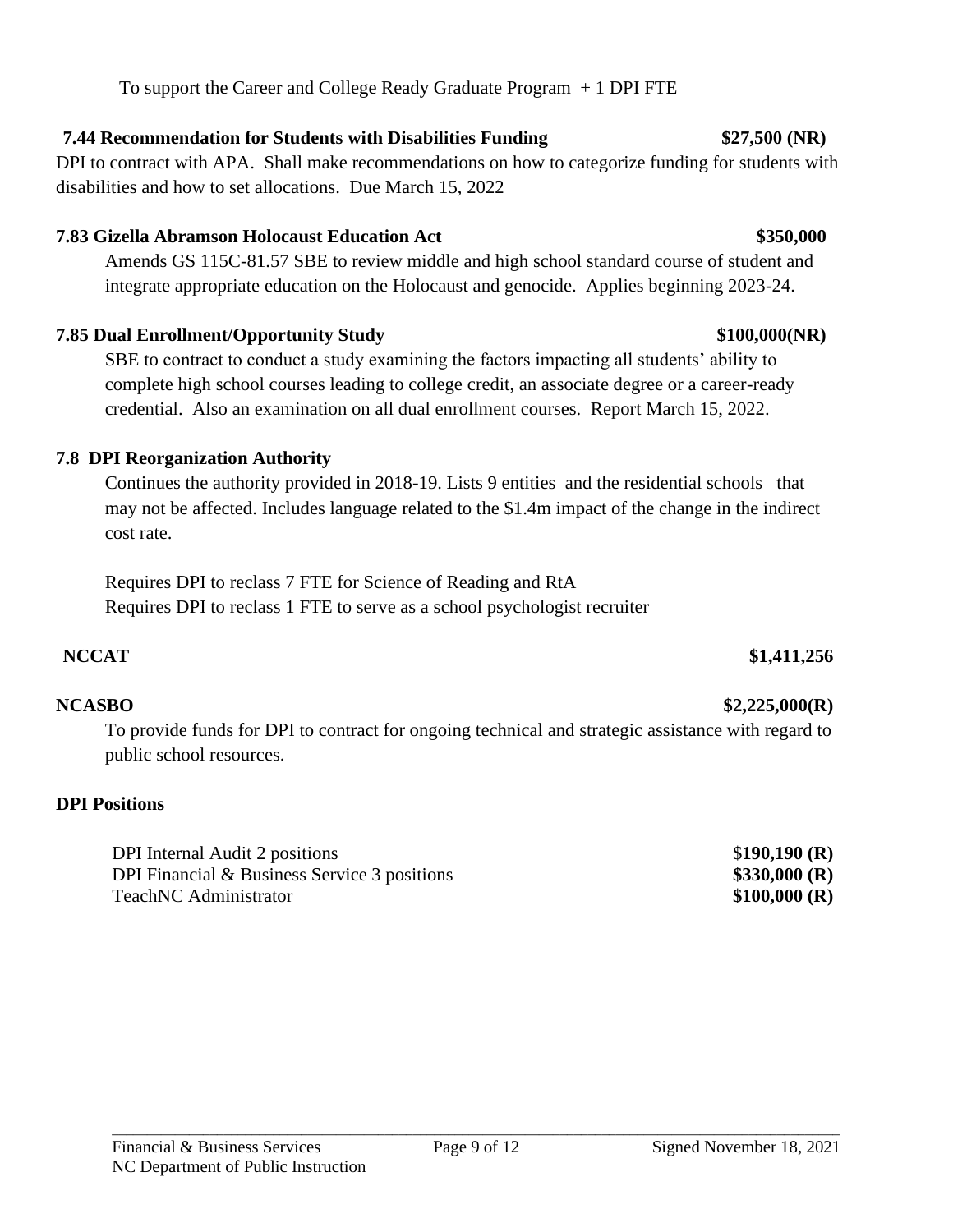**7.72 Innovative Signature Career Academy Pilot \$2,000,000 (NR)** Pilot implemented in Guilford County Schools to reform current CTE program. Report to JLEOC

### **7.81 ScholarPath \$1,500,000 (NR)**

Of funds available PI shall contract with MyScholar, LLC to use the Scholarpath platform to create the Twelfth Grade Transition Pilot.

# **Crosby Scholars \$500,000(NR)**

Direct Grant to Crosby Scholars Community Partnership in Forsyth (\$300K), Rowan and Iredell (\$100K each) to provide IHE scholarships for students for are eligible for Pell grants. Funded from State Fiscal Recovery Funds.

### **BUDGET MANAGEMENT ITEMS**

The following items do not impact the allocations to public schools and are provided for DPI budget management:

| Average Salary Adjustment           |                       | $62,076,000$ (R)   |
|-------------------------------------|-----------------------|--------------------|
| Average Daily Membership Adjustment |                       | \$3,568,493(R)     |
| Indirect Cost                       |                       | \$1,404,000(NR)    |
| <b>SPSF</b>                         | Sales Tax             | $(30,000,000)$ (R) |
| <b>SPSF</b>                         | Fines and Forfeitures | \$183,041,640      |

# **PASS THROUGH**

# **Economic & Financial Literacy** \$1,063,800 (NR)

Funds for a grant to the NC Council on Economic Education for professional development to teachers. Supports the Economics and Personal Finance for high school graduation and program requirements required by SL 2019-82.

### **Muddy Sneakers \$500,000 (NR)**

Supports experiential learning programs for  $5<sup>th</sup>$  graders. (increases 2018-19 funding by \$100K)

### **NC Stem Network \$500,000 (NR)**

### **Vanguard Educational Institute \$50,000 (NR)**

# **7.71 Life Changing Experiences School Program \$500,000 (NR)**

Contract with Children and Parent Resources Group. Specific LEAs named in the provision. Report by March 1, 2022 to JLEOC.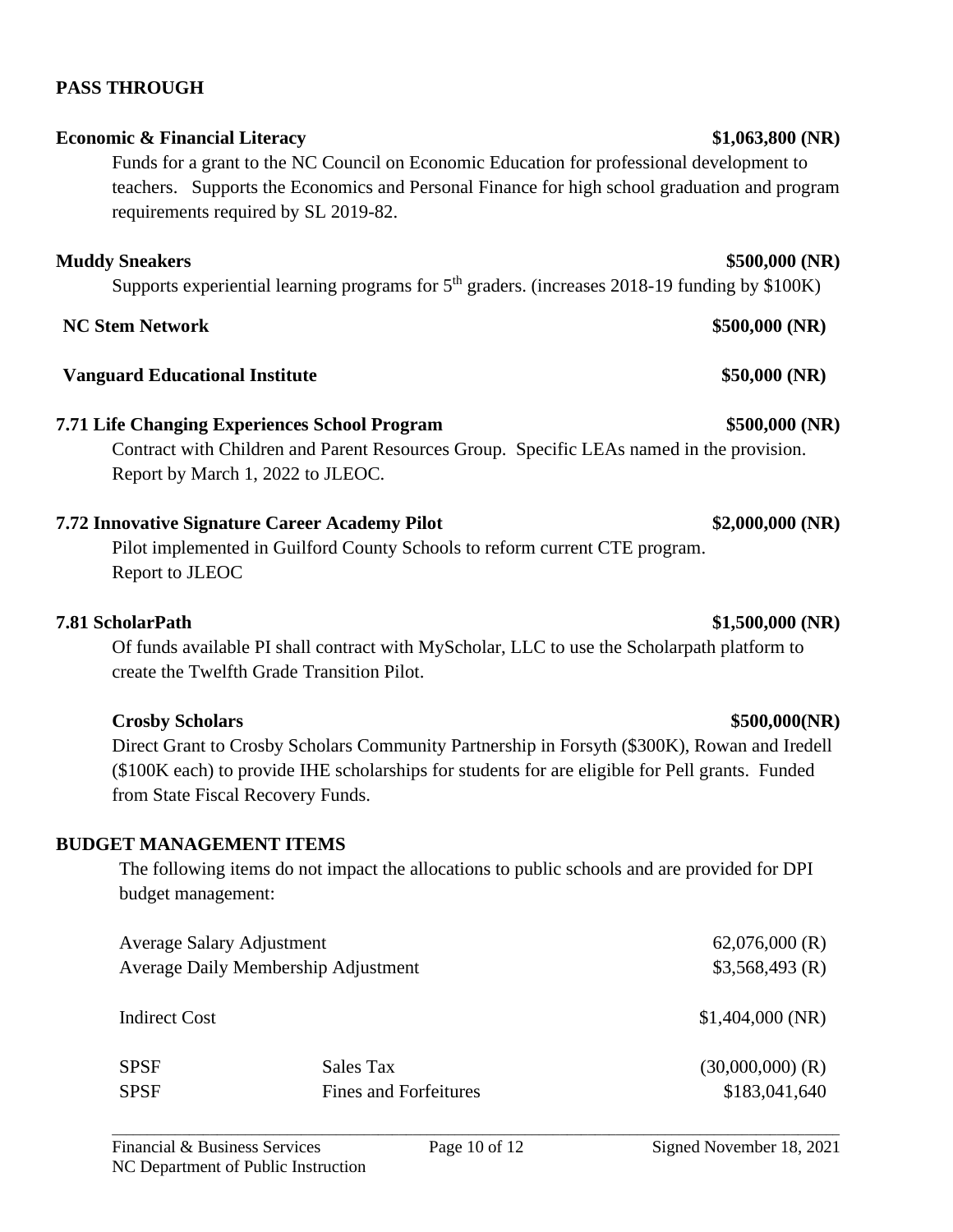| <b>Driver Education</b>          | <b>Fines and Forfeitures</b> |
|----------------------------------|------------------------------|
| <b>LEA</b> Transportation        | Lottery                      |
| Noninstructional Support Lottery |                              |
| Textbooks & Digital              | <b>Indian Gaming</b>         |

 $$27,120,553$  $$21,386,090$ \$385,914,455  $$10,000,000$